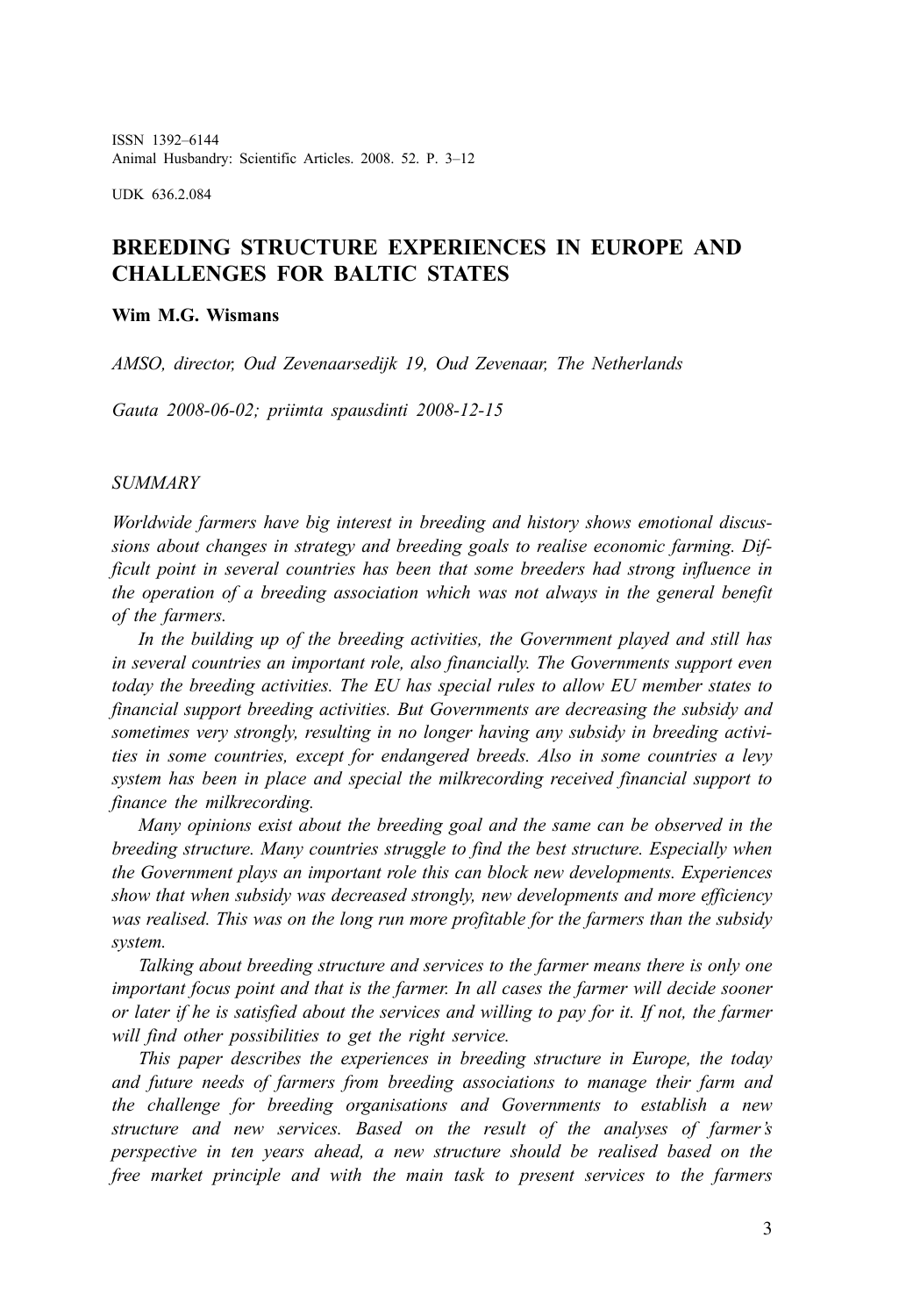*he is willing to pay for. To realise this is a real challenge for Government and breed associations.*

*Keywords: breeding structure, breeding services, farm management, free market, EU policy, privatisation*

### **INTRODUCTION**

Herdbooks exists more for than 125 years. A rich history, in which it was possible to realise an enormous progress in milk production and in functional traits. History also learns that some programs were not effective and periods of strong improvement were followed by periods of small or even negative progress. Breeding has always been depending on the influence of a relative small group of breeders and the last 50 years the AI breeding programs got a dominant position. Through the strong internationalisation and the possibility to compare the breeding values of bulls by Interbull internationally, the breeding has changed evolutionary. This evolution in breeding will continue with the introduction of new techniques.

The recording of data (milk production) started around 1900. After the Second World War the recording of data grow stark. In West Europe small privately organised recording organisations were established and at State level the recording was done or (partly) paid by the Government. After the seventies the financial support decreased more and more and in several countries there is no financial support from the State. The EU gives in the Commission Regulation EC/1857/2006 Member states the possibility to support under certain conditions the herdbook registration and performance recording (milk, meat, type etc.).

The result of that is, large differences can be observed in the continuation of State involvement and support of the breeding activities. In nearly all countries the Government has initiated the milk recording and it has given subsidy to carry out the milk recording. At the moment a Government decides to stop the financial support, sometimes a levy system was introduced. All farmers pay a certain amount of money per kg delivered milk and kg slaughtered meat. From the collected money some activities as milk recording or animal health programmes are paid or partly paid by the levy funds. In that situation all farmers are paying a certain amount of money for milkrecording etc. without participating in the milkrecording.

More and more Governments stop the subsidy mainly or completely. Sometimes the Government only supports the introduction of new developments or software programmes. The consequence is that in many countries the State fulfils only its duty; legislation and supervision.

In many countries (Denmark, The Netherlands, UK) the herdbook registration and the performance recording are brought together, mostly the name breeding association is used. In some countries, as for example in Germany, several AI associations have a close link with a herdbook.

In this paper the term breeding association is defined as an association of farmers that carry out all activities which are related to herdbook registration and performance recording (milk, meat, type etc). It uses the recorded data and data from other activities as feeding companies, milk plants, meat plants to calculate management tools for far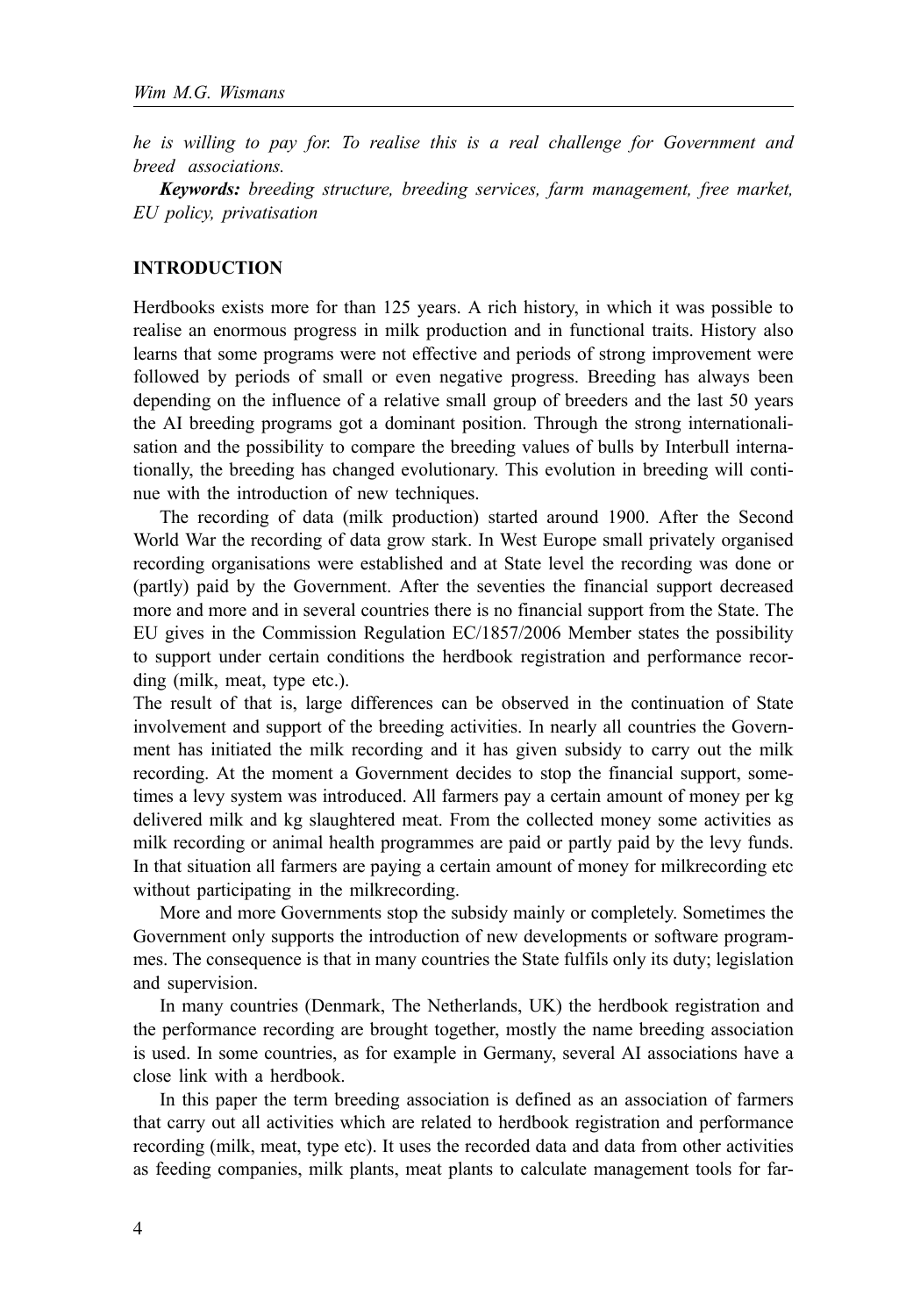ming. Also the estimation of breeding values is carried out. The breed association is a real service organization for farmers. Farmers are paying for the service they take from the association and membership fee is low.

Beside the AI companies there are some breeding association, which carry out breeding programs and in most cases they also carry out the insemination of the animals. In most situations it is not advisable to integrate breeding programme and breeding services in one association, because the breeding programme is an international activity and it can create conflict of interest with database and with estimation of breeding values.

In some countries the insemination of the animals is done by veterinarians, in other countries the breeding association carries out the inseminations. In this article the term breed association means it is the service organization and the breeding program is done by the AI organization. The carrying out of the inseminations can be done by the veterinarians, by the AI stations or by the breed associations itself.

Since the seventies the economic effects on breeding have become more and more important. Because the genetic level for milk is already very high, other aspects as fertility, strength of the animal, the legs etc. are becoming more and more important. The software programmes to calculate the genetic value are very sophisticated, realising reliable breeding values. The values can be estimated for treats with low heredity and the economic effects are included in the estimated index. But we have always to keep in mind that when the recording of the data is not reliable, this cannot be corrected by the software.

In West Europe the data processing has improved a lot since the seventies. It is not the entering and presentation of data, but the integrated use and exchange of data from and between different bodies what creates the real benefit for the farmers. Agreements have been made about the data model and the standardised exchange of data. Having realised this, it is possible to integrate the data and to calculate a broad range of management tools. An example is the use of the insemination data by the milk recording organisation or the incorporation of the treatment data by the veterinarians. By combining the data of different resources, integrated management tools are available for the farmers. These tools can give the best possible support to farmers. Besides the farmers also extension service can use the figures to improve the quality and effectiveness of extension service strongly. Breed associations can play a leading role to realise this.

In West Europe the farmers are well organised. Many product and chain organisations are available to give support to the farmers and the related industry. Having cooperatives has the advantage of positive revenue staying within the agricultural sector and in fact with the farmers. Cooperatives have to compete with large private companies. This requires that cooperatives also have to be dynamic, competitive, evaluate, update strategy etc.

Although the West European breeding organisations have a long and rich history with each country having it's specific structure and breeding service, there are still real differences between the West European countries in structure and in services offered to the farmers. This means that there is no best structure. In the structures of today the history can still be observed. This past structure relates to culture. This is the culture, the habits etc. of the farmers and the culture of the government. The last differs from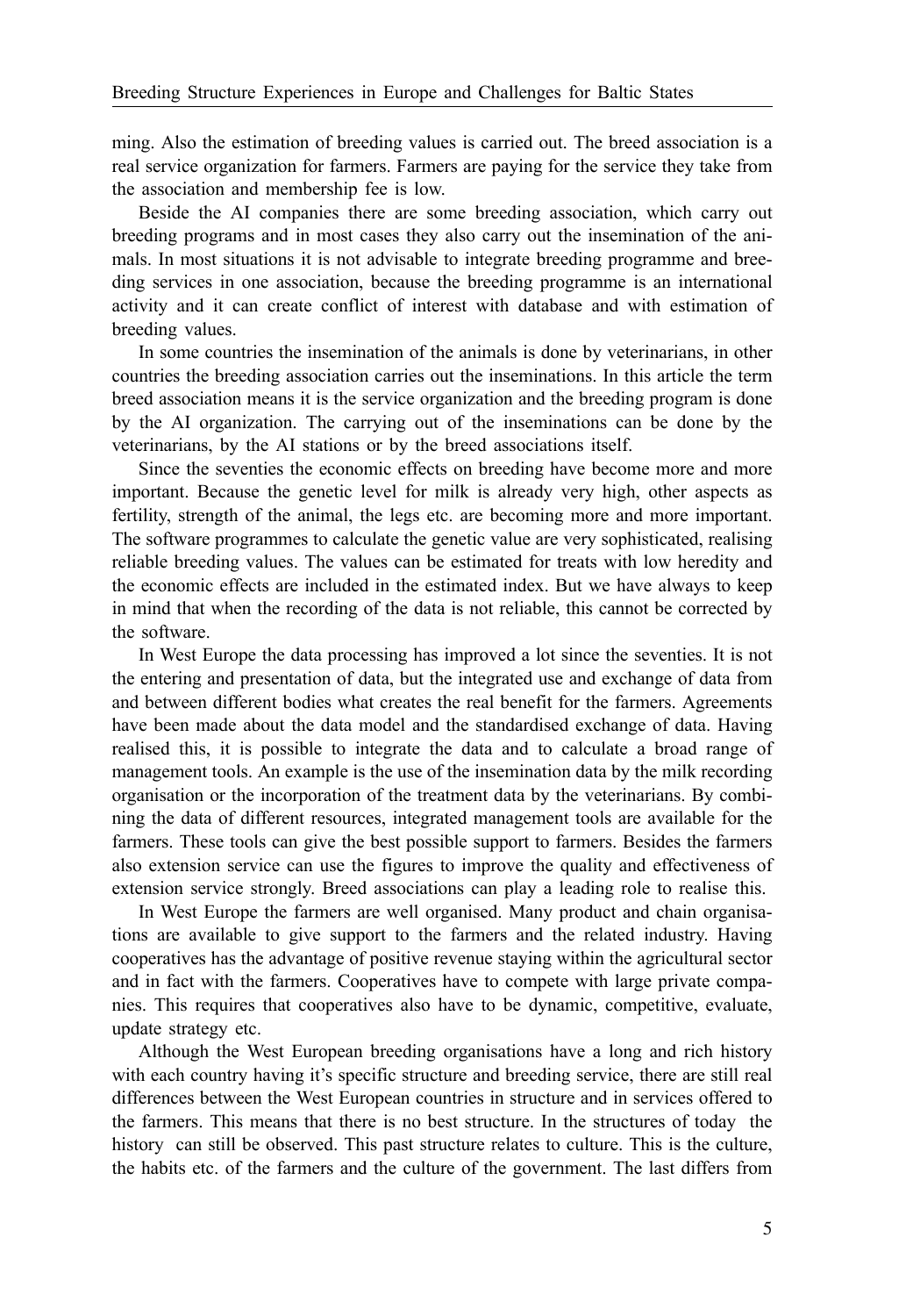free market principle to a high protection culture. For example in The Netherlands the free market principle has always been high on the agenda. Therefore it is not surprising the Dutch farmers are really entrepreneurs.

Summarising the actual situation in the breeding structure can be observed in West Europe:

• The free market principle is realised, but some countries have still problem to accept foreign breeding associations being active in their country or that farmers can be member of a foreign breeding association.

• Large differences in structure between and within countries.

• Offering useful services to farmers is understood well, the implementation is not easy.

• Integration of data and cooperation with all stakeholders in the cattle business is objective in all countries.

• Product / chain organisations exists, which are dealing with sector strategy, quality and costs for milk, for meat, for feed etc.

• Operation of field activities are more and more centralised or carried out through large regional offices (more than 500.000 cows under milk recording).

• PC software programmes use often the calculation method of a breed association to calculate management tools. Doing this the results are fully comparable and farmers stay in milk recording.

• In countries with a high level of services provided to the farmer the influence of foreign companies is small.

• The farmer is always the responsible person, he/she decides. This should of course be done in accordance with legislation and rules for the specific activity.

**East Europe.** Until 1989 all breed activities were centralised in Central and East Europe (CEE) in different State organisations and State farms. The State carried out national breeding programs, the herdbook registration and the milk and meat recording. There was a strong inspection culture, which still exist in many CEE countries. Sometimes public/private herdbooks were established to promote a breed.

After 1989 the privatisation of the breeding activities started. This was and is still a difficult process. Some countries have privatised most of the breeding activities, while others still have to start to privatise the breeding activities.

These differences are mainly caused by differences in structure of the farms. When many large farms exist, the privatisation is more advanced than when having only a small number of large farms. As long as the Ministry of Agriculture (MoA) has enough funds to continue the breeding activities, there is also no discussion about privatisation. A third influencing point is the efficiency and effectiveness of the breeding activities run by MoA. When the farmer is satisfied about the service, which means it supports his farm management, there is no real need for him to change the public situation in the short time. But in the long term it is the best MoA privatises the breeding activities as quick as possible by creating a safe road for the breeding associations to take their responsibility.

With the experience in West Europe, having no ideal picture, it is for CEE countries difficult to decide on structural aspects in the privatisation process. Further the financing of the breed activities is the most difficult part. Large farms cannot make business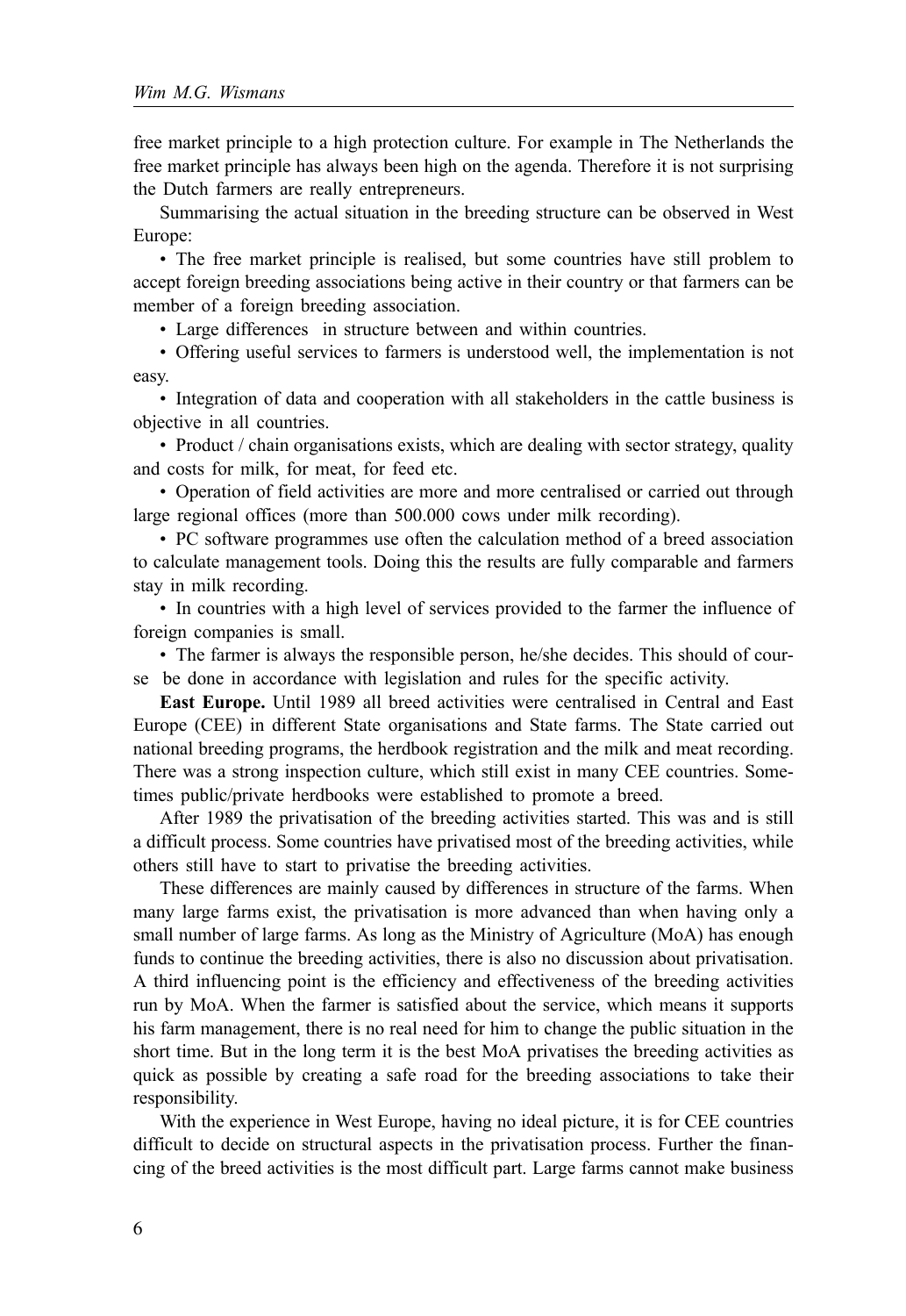without good management tools. For small farms this is not a precondition. Having a structure with mainly small farms makes it extremely difficult to get enough income for breed organisation to develop and implement new services.

Comparing West Europe, CEE countries and the Baltics on participation milk recording (MR), cost for milkrecording and % of State subsidy during the period 1995 – 2005 shows the following:

1.The participation in MR has increased, with the highest increase in the Baltics. Within the Baltics Estonia has the highest participation since long.

2.The costs for milkrecording increased in West Europe with 50 % and in the CEE and the Baltics with more than 100 %. Beside this the farmers in West Europe receive more and better information (management tools and breeding values).

3.In West Europe the states contribution to milkrecording is less than 10 %, in CEE countries about 15 % and in the Baltics about 50 %.

Because the small herds in the Baltic States and the high percentage of subsidy it will not be simple to privatise the breeding activities. Therefore Government and breed associations and the related institutions should work together to prepare a plan to privatise the breeding activities with a guarantee from Government to finance the cost to change and to equip the new association and to subsidies breeding activities for some years.

**Legal and rules conditions in cattle breeding.** Most of the EU zootechnical legislation is established in the seventies. It is of course based on the free market principle. In that time breeding was not comparable with today. Furthermore many countries but also the EU did have a more protection attitude then to see breeding as an activity in which the farmer is competent itself to decide which bull to use. Because it is a directive, there is freedom for EU members how to implement the legislation. The Netherlands has always had a leading position. In 1984 it was decided that all animals in milk recording became a herdbook animal when the rules were fulfilled. This was possible because the rules for an animal to be registered with pedigree information were for nearly 100 % the same as for herdbook registration. A special condition was made that an official export certificate is only issued when 2 generations pedigree were registered in the herdbook.

Following the EU legislation the MoA is responsible for two important tasks:

• The recognition of organisations and the withdrawal (HB, PR, BV, AI).

• The supervision on their activities.

That the free market principle is not a simple fact can be seen by the fact that since the nineties several member states are against the positive answer of the EU on the questions:

• Is it allowed for a farmer to be member of a herdbook acknowledged in another EU country.

• Is it allowed that a recognized herdbook operates in another EU member state without being recognized in that country.

The EU commission on zootechnics has tried several times to regulate this official but, until now, this was not possible.

The EU legislation allows also having:

• more than one herdbook per breed.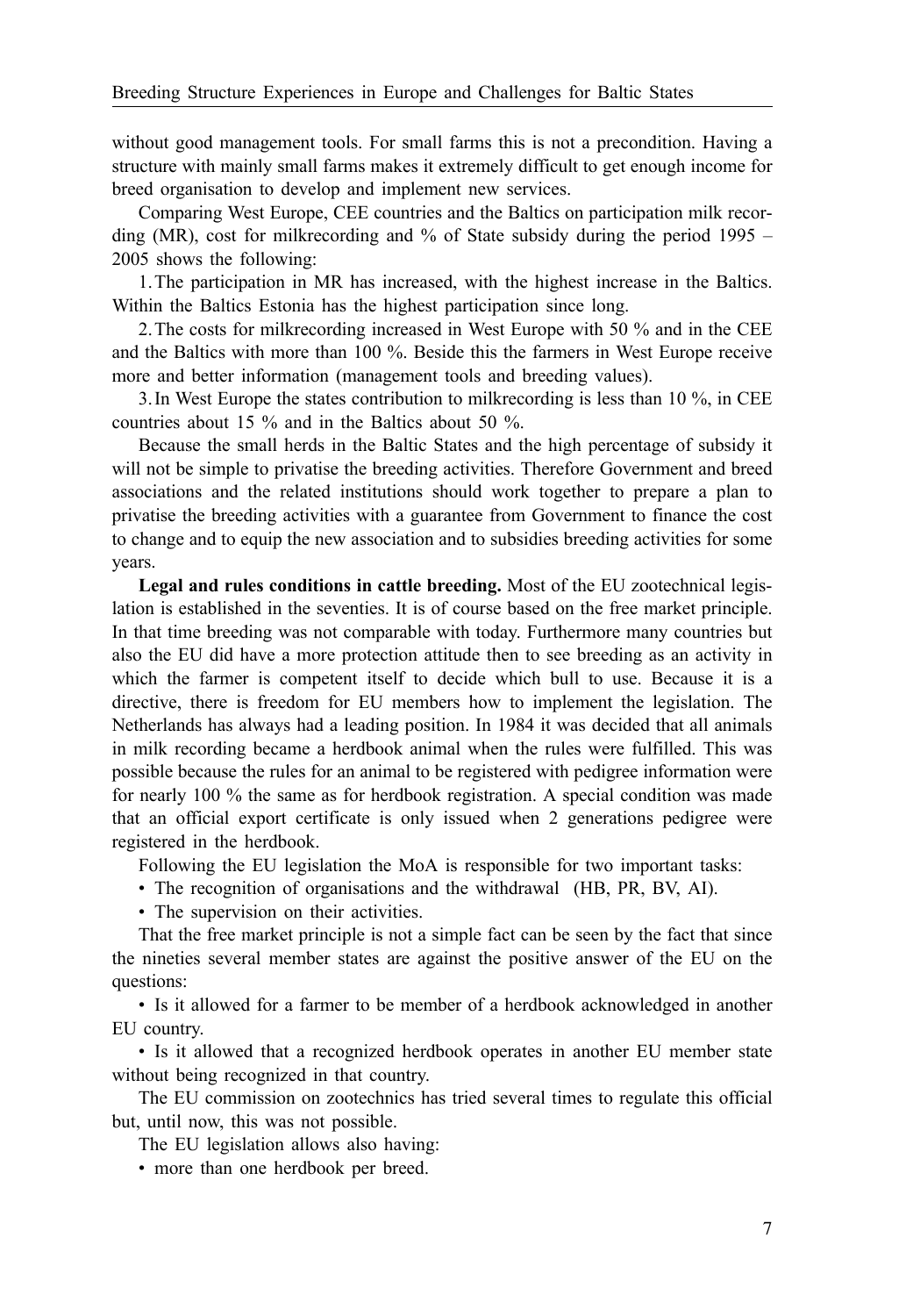• more than one breeding program per breed.

The only condition is that the breeding programme does not conflict the other (first) breeding program.

The EU legislation regulates only main points. This means that many points have to be regulated at national level. Because the EU regulates that the performance recording (milk beef, fertility, health etc) must be done in accordance with the guidelines of ICAR, the national legislation can be simple.

Important points and guidance for the national legislation are:

• National legislation is in accordance with EU and the national legislation refers to the EU legislation. This makes sure the national legislation is always actual.

• Include the official procedures etc. for recognition, supervision and withdrawal of recognition of breed associations.

• Refer to ICAR guidelines.

• Requests Breed Associations have books of rules including system of quality control and penalties. Through this control the farms are controlled by the breed association. Doing this the Government has no longer a task to inspect herdbook registration and performance recording at farm level.

• Supervision by the authorised body is carried out based on the results of the quality control done by the recognized associations. The needed input to supervise will become very small.

• Regulate only in national rules points what is national responsibility, for example the procedure to request for recognition.

EU policy, related sector and position farmers

Analysing the breeding structure and needed services for farmers it is important to consider the conditions and expected changes the farmer is confronted with. Looking back we can observe the following big changes the West European farmers have been confronted with:

• Productivity: in forty years time it changed from shortage to big overproduction of most products with a storage possibility.

• From oversupply to supply management and the introduction of Agenda 2000.

• Number of farmers dropped from 4,5 mill to 2 mill in 20 years. This process will continue

• Restructuring in dairy and beef processing. The size of the companies has increased enormous and chain quality control is fully implemented to guarantee food safety.

• Quality programs are introduced on farm level and processing companies are only taking products from farms following a quality scheme.

• From national competition to international competition. For example West Europe has to compete with the new EU Member States. The number of cattle increased by 140 %, the size of farming is in some countries much more profitable.

• The coming years price will be more fluctuating and more influenced by world market-situation.

• EU does not provide security anymore but a painful safety net: food safety /animal health, animal welfare, nature protection etc.

• The market position of processor used is crucial. Farmers are shopping to get the best prices.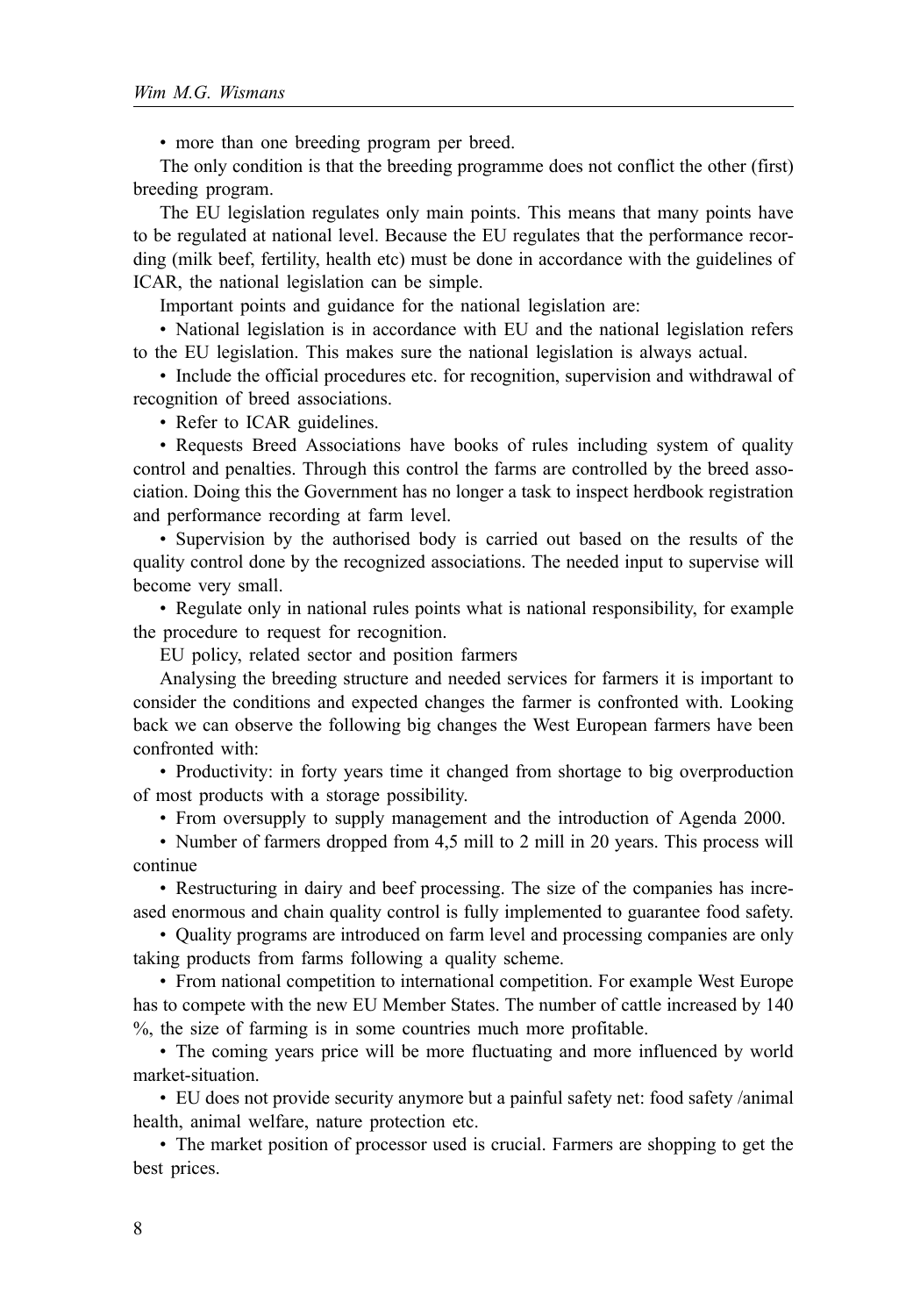Taking in consideration the realised changes in farming and in processing industry, the perspective for farmers is:

- The classic farmer will faint a way.
- Future is for farming entrepreneurs.
- Also local / bio products are part of market.
- Changes will come as evolutions not as revelations.

• Farmers making choices and taking options will have advantage over farmers waiting for solutions.

• Farmer has to operates with his face forward and his eye to the world.

• Farmer selects only qualified partners in supply processing, breeding, advisory etc.

**Breeding structure and services.** Each country has its breeding history; this can be a robe around the neck to be open for changes in structure and in services. Breeding associations can only survive when farmers survive. Having in mind the market in which the farmer operates and is confronted with, a breeding association must consider the effects of change in farming and related industry. Based on this analyses the breed association should change its strategy, marketing of services etc.

Full privatising of all breeding activities is still needed in many countries. Associations are depending on the State in reconstructing the association to a farmer's service organisation.

Factors influencing the process to privatise and create a farmers driven association are:

- 1.Organisation degree of farmers.
- 2.Structure of farms.
- 3.Education of farmers.
- 4.Sector development strategy.
- 5.Co-operation in the relevant sector.

6.Dependency on State subsidy.

In the same way as farmers have to decide staying in business or quitting their farm business, also the breed associations have to make this choice. When the privatisation of the breeding activities has not been realised, or when the associations are still depending on the subsidy of the State, or when services of breed associations is low, the State must take full responsibility to change the actual breeding structure. Beside the structure it will also be important to have a stepwise plan to establish and finances new services. Of course the duty includes the financing of the needed investments and a guarantee the government will financially support the new organisation for several years. All based on an agreed plan.

Boards of the associations have the duty to analyse the actual situation, to determine who (what) will be the farmer in 10 years time and what does the farmer need to manage his farm. Doing this will have the advantage to avoid discussion about the situation of today. Namely each association will think they are the best one and subsequently the discussion about the future needs is blocked.

Questions which have to be answered are:

- How can we extent the active population?
- What kind of services does the farmer need and is he willing to pay for it?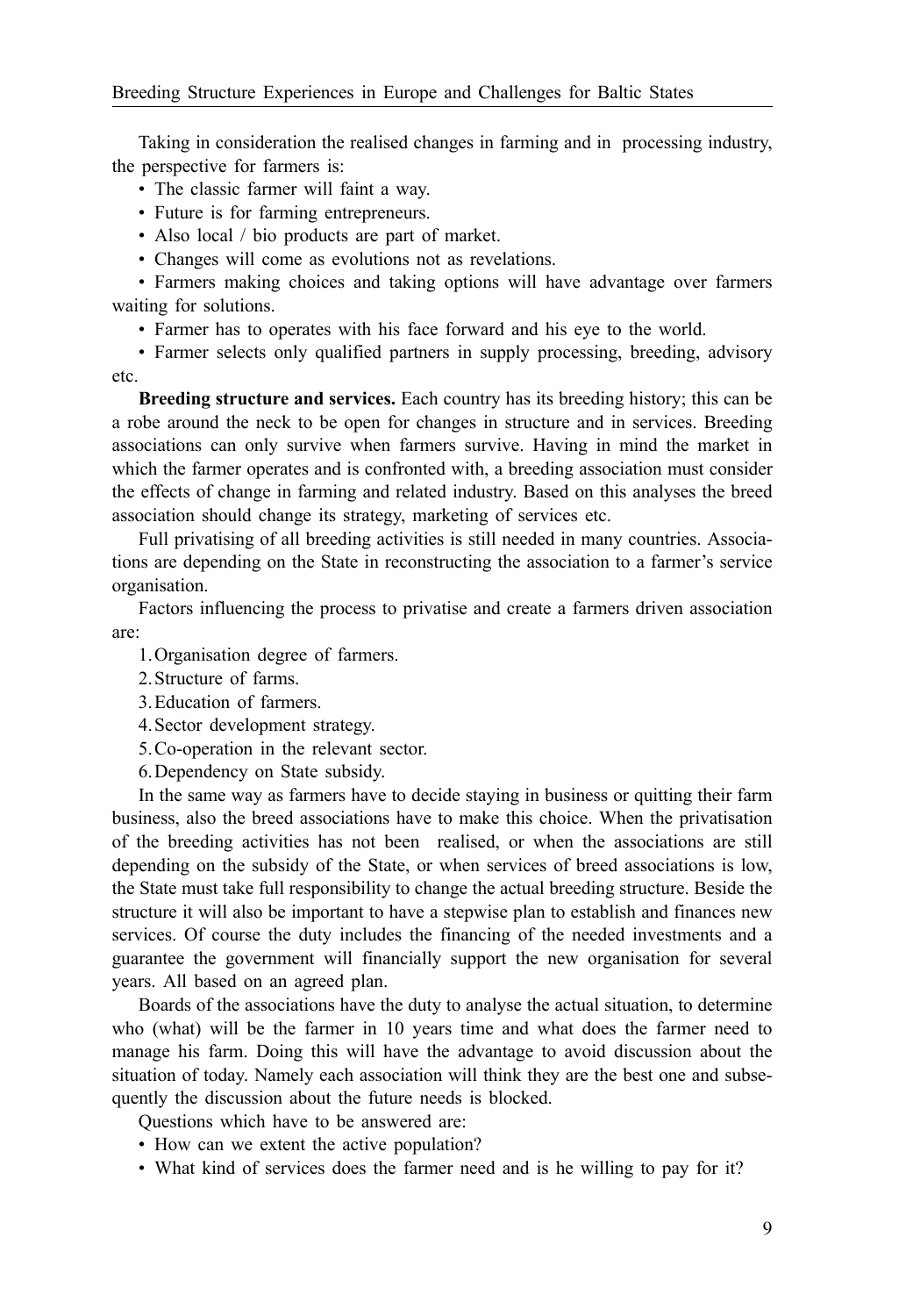• Which related organisations / companies do we need to realise the needed services?

• What kind of services can be provided to related organisations and companies?

• which data needs to be collected by whom?

• What software program is needed both to calculate and present management tools, breeding values etc.?

• How can we finance the development and running of the services?

• How can we promote the services?

• How do we organise the extension service for these services?

• What is already available on the market to buy or to licence?

To get answer on these questions the following analysis is needed:

• Who will be the customers in 10 year time?

- How does the industry look like?
- Who creates value for who?
- What does the consumer wants?
- Look for strong points and opportunities.

Experiences in other countries learn that is not a simple task to move from a classic herdbook association to a breeders oriented service organisation. Such an organisation needs to offer a broad range of high quality management support tools for a low price.

It is impossible for the breed association to develop the requested management tools without the cooperation with the relevant partners in the sector, such as feed companies, dairy plants, slaughterhouses, accountancy offices etc. and with the relevant research institutions.

To reach results it is imperative to have one voice for all cattle breeders!

Very important is also the possibility to get financial support for the investment cost but also to have trials in practice before offering the services officially. This means again one voice talking with MoA.

To be successful qualified support of the management tools and qualified advise/ extension to the breeders is needed. This part of the total package is always relative expensive. In other words also for this part cooperation with the partners in the sector is needed. Working together with the related industry is the best approach to realise qualified product support and extension service by processors, feed companies, animal health and veterinarians, accounting companies, etc.

To be successful this requires one body to be responsible for the services to the farmers and for the functionality of database with all breeding information.

At the moment it has been decided to have one body responsible for all services to farmers as herdbook, type classification, milkrecording, beef recording etc, the question rises: is it better to have one breed association or is it better to have one breed federation with breed associations and milk recording associations as member of the federation.

The final decision depends on the existing structure and if farmers are willing to pay for a small association taking care of the promotion of their breed, to organise special cattle shows etc.

In the event the milkrecording and database are already organised on national level and breed associations have only a small part of animals in milk recording, there is in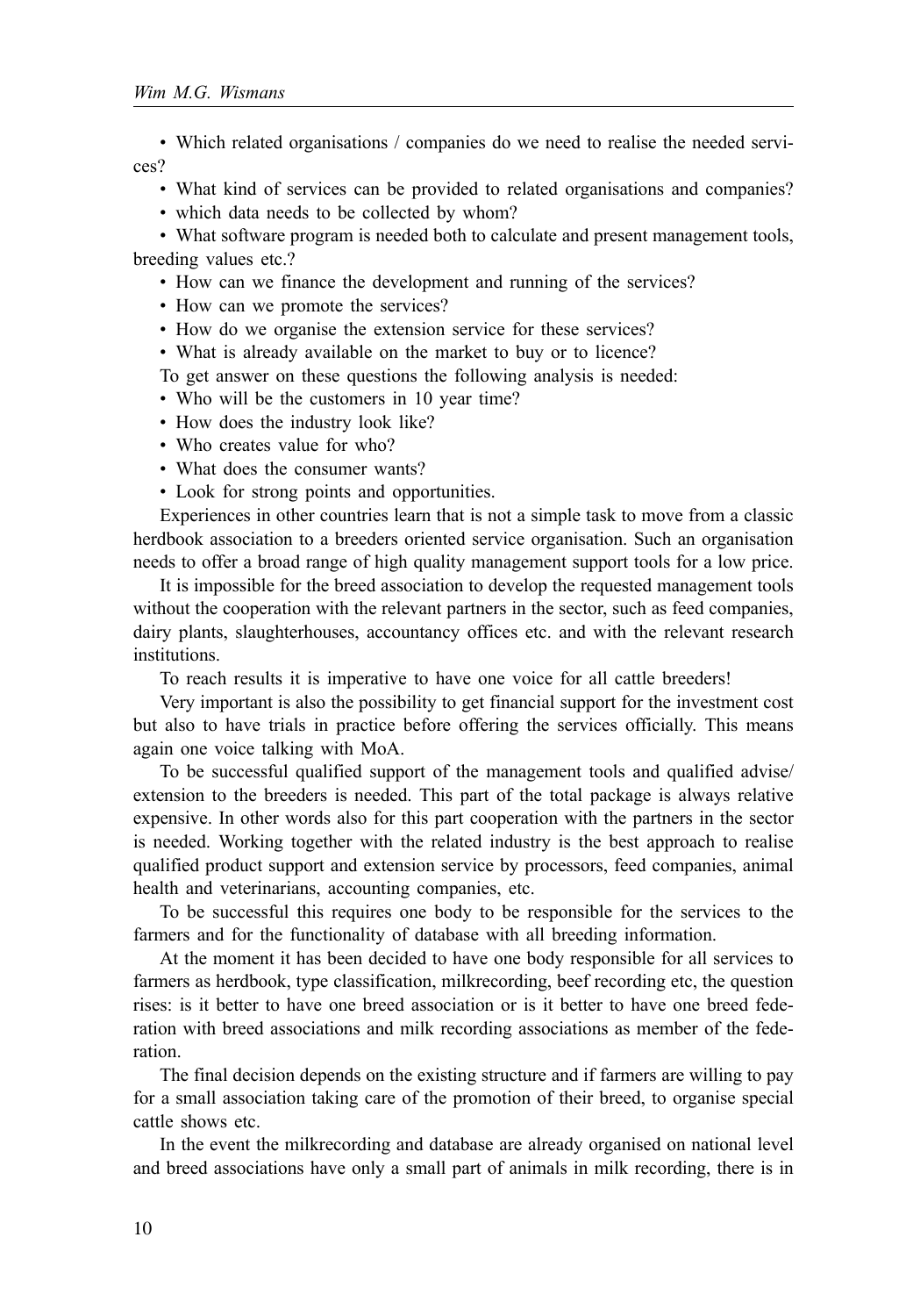fact only one alternative available. That is the creation of 1 breed association active at national level for all breeds.

In the event a group of farmers want to have their own platform, for example all beef breeds together. There are simple solutions to realise this within the breed association or outside the association.

## **To summarise**

- Have a strong drive for improving efficiency and marketing
- Create better service for lower prices

• Only one organisation is responsible for services to farmers and for national database(s)

- To collect data once and use data everywhere
- Transfer data in usable management tools
- Use data also for estimation of breeding values
- Offer qualified services for all breeds / farms

• Extent active population by offering the choice to have an open herdbook at female side.

• Find solutions so all farmers pay for general benefits (use for example levy system)

- Analyse possibilities AI organizations contribute in cost for data collecting.
- Initiate new developments.
- When a decision has to be taken about the breeding structure and services offered to farmers in your country, keep the following always in mind:
	- Whatever you decide the farmer will judge you.
	- No decision is also a decision.
	- Farmer needs is the driving force for your activities.

## **References**

- 1. Wismans, W.M.G. 1992. The identification and registration in The Netherlands, Performance recording of animals: State of the art, 1992. (EAAP publication no 61, 1993 pp. 159–162).
- 2. Wismans, W.M.G. 1995. The importance of a closed I&R system for cattle and a central database in The Netherlands, Proceedings of National Livestock Identification Symposium 1994, 8–9 December in St. Louis USA. (Livestock Conservation Institute, USA pp. 52–63).
- 3. Wismans, W.M.G. and Akkerman, T.M. 2000. Identification and registration of cattle: a challenge for breeding organisations.
- 4. Wismans, W.M.G. 2007. Requirements for transition countries to be able to export meat products to the European Union.